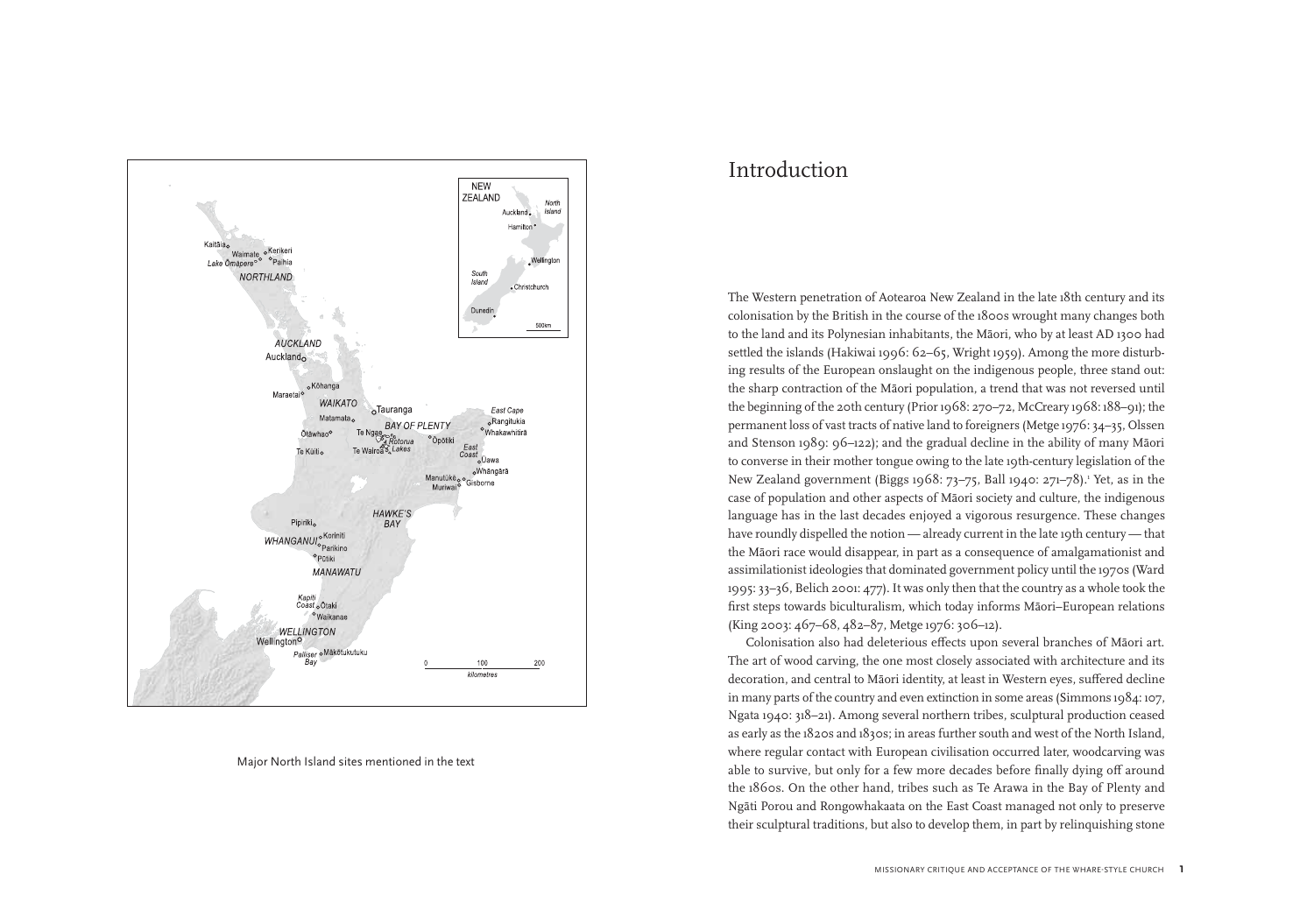

figure 1. Te Hau-ki-Tūranga, meeting house (*c*. 1842), originally at Orakaiapu pā (in Manutūkē), and presently in the Museum of New Zealand Te Papa Tongarewa, Wellington. Photograph by Mark Strange, 1988. Museum of New Zealand Te Papa Tongarewa, Wellington, B.18358

carving tools in favour of steel. Indeed, one of the first masters to take up metal tools was Raharuhi Rukupō (*c*. 1800–1873) of the Rongowhakaata (Simmons 1984: 107, Barrow 1965: 15–19). In his great masterpiece, the meeting house Te Hau-ki-Tūranga (Fig. 1), which he erected in the early 1840s at Manutūkē (on the East Coast), the carved wall members and the free-standing posts exhibit the deep undercutting of surface detailing and the volumetric treatment of figural form that metal tooling facilitates.

In so far as the Māori whare (house) is concerned, $^2$  this most important aspect of indigenous architecture weathered the storms of colonialism rather well;<sup>3</sup> in fact, it actually flourished, as Deidre Brown has effectively demonstrated in her 1995 dissertation and now more broadly in her recently published monograph on Māori architecture (2009). Throughout the country, the whare long continued as a viable form for sheltering both domestic activities and larger public gatherings, but it was as a space for the latter that the whare as a type underwent the greatest degree of

development and elaboration. Increasingly, as the 19th century progressed, Māori needed large-scale buildings for holding tribal and pan-tribal meetings in order to confront pressing land issues and other matters (Neich 1994: 109, Brown 1995: esp. I, 35–52, 68–100 and II, 244–50, 285–326). At the same time, there was an ever greater demand in the various church mission stations for capacious buildings to serve as places of worship (Neich 1994: 107–8, Brown 2009: 42–48), since by the 1840s Māori congregations regularly numbered several hundred souls for Sunday services and not infrequently exceeded a thousand congregants.4 Colonialism, in fact, rather than contributing to the demise of the indigenous whare, stimulated its development. But this advance sprang not from the missionaries and other colonial agents, but instead from Māori themselves, who in their rapid embrace of Christianity required larger houses of worship. As this study will demonstrate, that need could be better and more quickly met by local people turning to their own architectural traditions than by missionaries attempting to build English-style churches in a new and foreign environment, and without easy access to resources proper to European construction.

The technological process by which indigenous builders transformed the small-to-moderate-sized whare into vast structures has been alluded to in recent scholarship (Mead 1997: 190, 197, 199, Neich 1994: 107), but it has never been the object of detailed examination and evaluation. This is the principal aim of the present study and particularly as it relates to the rise of monumental whare-style churches in the mid 19th century. The best known example of these whare karakia — houses of prayer — is the recently destroyed (1995) church of Rangiātea at Ōtaki (replaced by a replica in 2003) (Fig. 2, overleaf).

Recognition of such a development within Māori architecture naturally calls for an explanation as to why the whare scheme, with its central row of posts, which for Christian ecclesiastical architecture was presumed to be liturgically problematic, succeeded, nevertheless, in becoming the most common building type for Māori churches during the peak decades of the missionary movement (1830s to 1850s). It is not only ironic, but also paradoxical, that while the Anglican establishment and its missionaries embraced the indigenous house as a convenient, if not ideal, model for its missions, the church in New Zealand remained strictly English in the measured tone and conduct of its liturgy and spaces. It held fast to Protestant teaching against the inclusion of figurative decoration in ecclesiastical settings and was slow in drawing Māori clergy into the highest levels of its governing structure (Davidson 2000: 227).

In order to contextualise the whare-style church's form, its decoration and use of space within the larger picture of ecclesiastical architecture in New Zealand and European Christianity in general, Chapter 1 examines the designs of the churches built by the earliest missionaries and how these Western-style edifices were furnished to serve Anglican ritual. Chapter 2 considers the nature and extent of Māori training in European building technology by the missionaries and sets forth the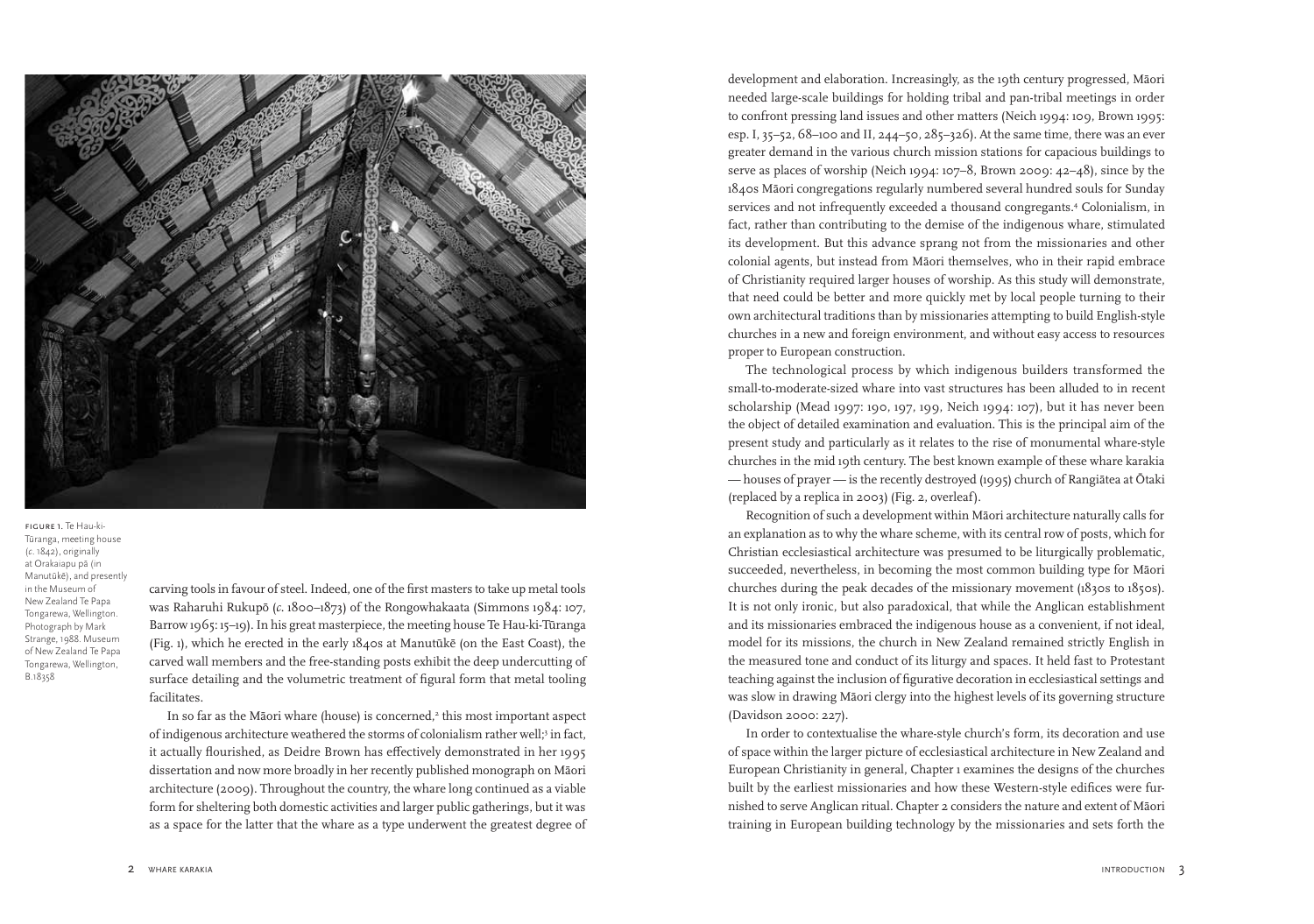

principles that governed whare design and construction. The lessons indigenous builders learned at the missions and how they subsequently applied this knowledge in their first attempts at church building, both in Western and Māori style, constitute the main topics of Chapter 3. Following a brief overview of methods and sources, Chapter 4 traces the emergence and development of seven large-scale whare-style churches selected from four widely separated regions in the North Island. Chapter 5 considers Anglican attitudes and legislation regarding the employment of human imagery in ecclesiastical decoration and the difficulty missionaries had in reconciling church canons and their own ingrained iconoclasm with a culture that viewed ornamentation of all sorts as an integral part of a house, whether for chiefly use as a dwelling or for ceremonial functions. Chapter 6 explores the reasons for clerical acceptance of the whare plan despite misgivings concerning issues related to the sanctuary's visibility owing to the employment of internal free-standing posts. Finally, Chapter 7 looks at the challenge of adapting traditional Christian, and specifically Anglican, worship to the double-nave system of the whare, both in the conduct of ritual and in the spatial distribution of people and liturgical furnishings on either side of the building's central line of vertical supports, the feature that most clearly defines an indigenous-style church, structurally and aesthetically, as Māori.

Decline in church membership in the 1860s, owing largely to the various social and religious upheavals spawned by the last of the New Zealand Wars (Davidson 2000: 217–18, Sanderson 1983: 177–81), brought the heyday of the whare-style church to an end, and thus a type of ecclesiastical edifice that could be erected in large scale fairly quickly and at little if any direct monetary cost.5 But with monumental structures no longer needed, combined with the greater availability of sawn timber, which building in European style required, Māori congregations increasingly looked to Western ecclesiastical architecture to supply the models for their newer whare karakia. Most of these were realised in the prevailing Neo-Gothic style, and all featuring naves unencumbered by the centrally placed supports characteristic of indigenous construction.

What follows in this study is a broad overview of Māori church building in New Zealand between the 1830s and 1860s. Its focus is primarily on Māori whare-style construction in relation to the missionary activity of a single denomination, the Anglican Church. This is particularly appropriate since this Christian body was the first to send missionaries to New Zealand and had the largest following among its indigenous inhabitants. In addition, the documentary sources, both written and visual, that are most pertinent to this research and most immediately accessible for consultation are those generated by Anglicans, ordained priests as well as some laypeople, who, under the auspices of the Church Missionary Society (CMS) and within approximately forty years, managed to disseminate the Gospel to nearly every part of the country.

In the process of researching this book, it became evident that in certain parts of the country Māori sometimes assumed the task of building for themselves churches

figure 2. Ōtaki, Rangiātea Church (1848–51). Burned down 7 October 1995. Photograph by Graeme Simpson, April 1995. Rangiātea Vestry Committee